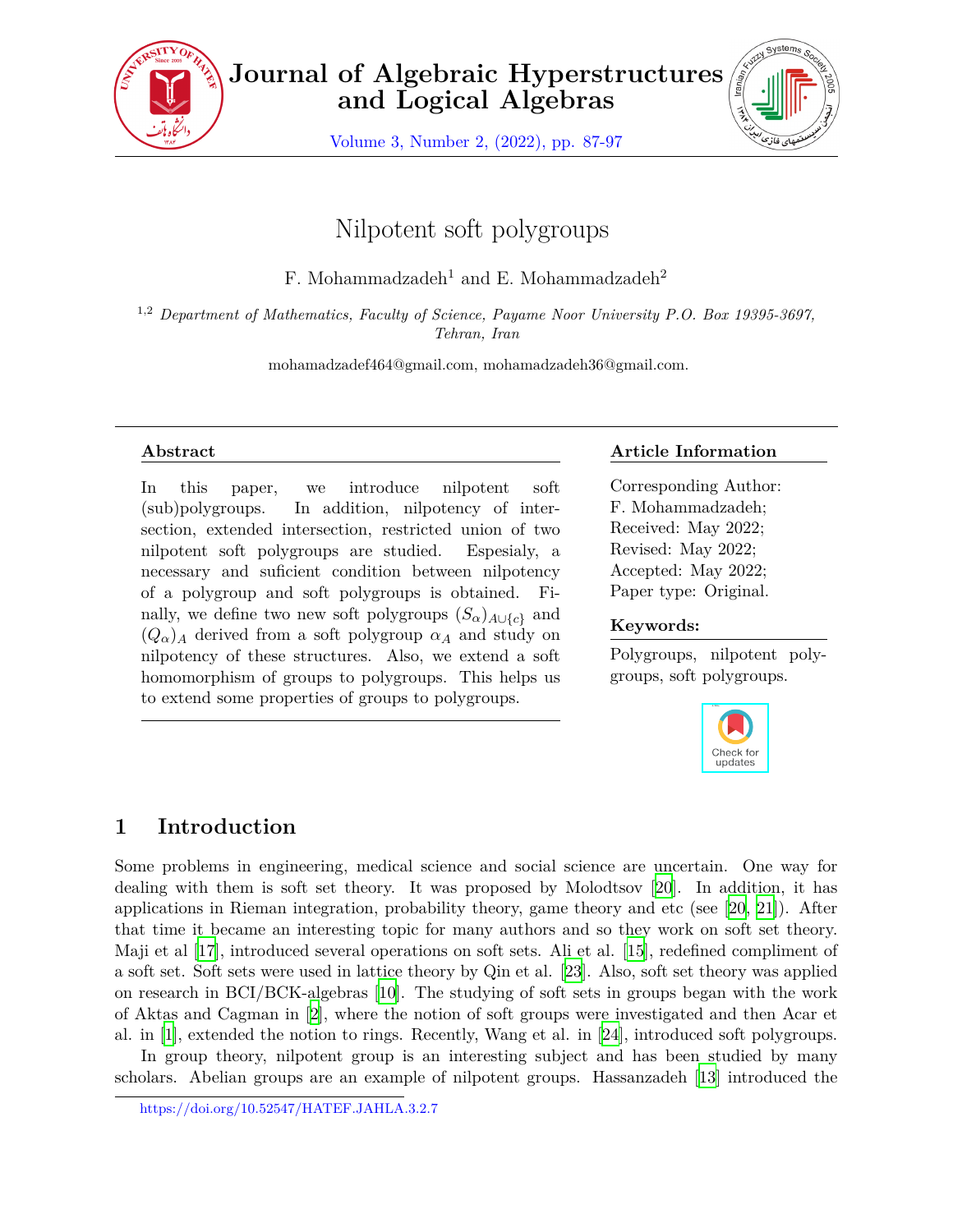concept of nilpotency for pair of groups. Also, Ozkan and et al. in [[22](#page-10-4)], investigated some applications of Fibonancci sequences in a finite nilpotent group.

An important branch in algebra is hyperstructures. It has applications in geometry, automata, probabilities, and so on. In 1934, Marty [[19\]](#page-10-5) introduced the concept of polygroups as a special hypergroup. In addition, polygroups have been discussed by Corsini [[6](#page-9-6)], Borzooei [[5](#page-9-7)], Davvaz [[8](#page-9-8)] and so on. Some results of group theory are translated on polygroups such as nilpotent polygroup that has been studied in [[5](#page-9-7), [8](#page-9-8)]).

Now, in this paper we study on nilpotent soft polygroup and investigate some properties of it. Espesially, we obtain a neccessary and sufficient condition between soft nilpotent polygroups and nilpotent polygroups. Finally, we define two new soft sets  $(S_F, A \cup \{c\})$  and  $(Q_F, A)$  derived from a soft polygroup  $(F, A)$ . Then, we investigate some properties of them.

#### **2 Preliminary**

We begin our discusion with some fundamental definitions and results.

A hyperoperation  $\circ$  is a mapping from  $H \times H$  into the family of non-empty subsets of *H*. A *hypergroupoid*  $(H, \circ)$  is a non-empty set *H* with a hyperoperation  $\circ$ . If *A* and *B* are non-empty subsets of *H*, then  $A \circ B =$  $| \int a \circ b$ . Also, we use  $x \circ A$  instead of  $\{x\} \circ A$  and  $A \circ x$  for  $A \circ \{x\}$ . *a∈A,b∈B*

The structure  $(H, \circ)$  is called a *hypergroup* if  $a \circ (b \circ c) = (a \circ b) \circ c$  and  $a \circ H = H \circ a = H$  for any  $a, b, c \in H$ .

**Definition 2.1.** [[8](#page-9-8)] *Let*  $\cdot$  *be a hyperoperation,*  $e \in P$  *and*  $\frac{-1}{2}$  *be an unitary operation on*  $P$ *. Then*  $(P, \cdot, e,^{-1})$ , *is called a polygroup if for any*  $x, y, z \in P$  *the following conditions hold:*  $(i)$   $(x \cdot y) \cdot z = x \cdot (y \cdot z)$ ,

 $(iii)$   $e \cdot x = x \cdot e = x$ ,  $(iii)$   $x \in y \cdot z \Leftrightarrow y \in x \cdot z^{-1} \Leftrightarrow z \in y^{-1} \cdot x$ .

Let  $(P_1, \cdot, e_1, ^{-1})$  and  $(P_2, \cdot, e_2, ^{-1})$  be two polygroups. Then  $(P_1 \times P_2, \circ)$ , where  $\circ$  is defined as follows, is a polygroup (see [\[8\]](#page-9-8)).

$$
(x_1, y_1) \circ (x_2, y_2) = \{(x, y) \mid x \in x_1 \cdot x_2, \text{ and } y \in y_1 * y_2\}.
$$

**Note.** From now on, let  $(H, \cdot)$  be a hypergroup and  $(P, \cdot, e, ^{-1})$  be a polygroup. For  $x, y \in P$ we use  $xy$  instead of  $x \cdot y$ .

**Definition 2.2.** [\[8\]](#page-9-8) *Let*  $K$  *be a non-empty subset of*  $P$ *. Then for any*  $a, b \in K$ *,*  $K$  *is called a subpolygroup* of *P* and we denote by  $K \preceq P$  if  $ab \subseteq K$  and  $a^{-1} \in K$ . Also, a subpolygroup *N* of *P is called normal and we denote by*  $N \trianglelefteq P$  *if for any*  $a \in P$ *,*  $a^{-1}Na \subseteq N$ *.* 

For  $K \prec P$  and  $x \in P$ , let  $xK(Kx)$  be the left (right) coset of K and  $P/K$  be the set of all left (right) cosets of *K* in *P*. We recall that for  $N \leq P$ ,  $x, y \in P$  and every  $z \in xy$  we have  $Nx = xN$ and  $Nxy = Nz$ . Also,  $(P/N, \odot, N,^{-1})$  is a polygroup, where

$$
(Nx) \odot (Ny) = \{ Nz \mid z \in xy \}
$$
 and  $(Nx)^{-1} = Nx^{-1}$ .

A polygroup is called commutative if for any  $x, y \in P$ ,  $xy = yx$ . For two polygroups  $(P, \bullet)$  and  $(P, *),$  a map  $f: (P, \bullet) \to (P, *)$  is called a *homomorphism* if for any  $a, b \in P$ ,  $f(a \bullet b) \subseteq f(a) * f(b)$ .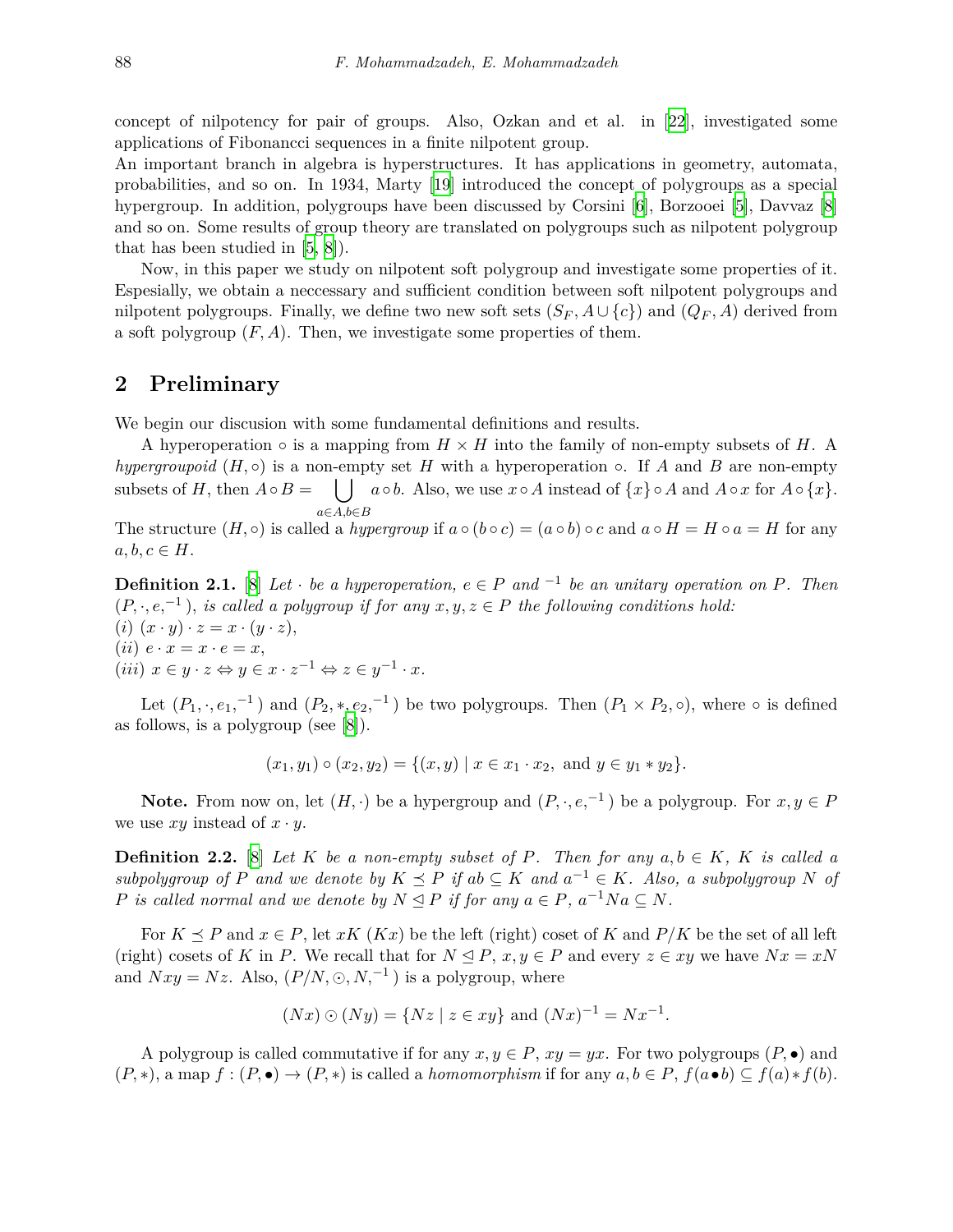Also, *f* is a *good homomorphism* if the equality holds. For an equvalence relation  $\rho \subseteq P \times P$  and two non-empty subsets *X, Y* of *P* we have

$$
X\overline{\overline{\rho}}Y \Leftrightarrow x\rho y, \ \ \forall x \in X, \forall y \in Y.
$$

The relation  $\rho$  is called *strongly regular* if for any  $x, y, a \in P$  we have

$$
x\overline{\overline{\rho}}y \Leftrightarrow a \cdot x\overline{\overline{\rho}}a \cdot y
$$
 and  $x \cdot a\overline{\overline{\rho}}y \cdot a$ .

We use SR(H) for the set of all strongly regular relations on *H*.

In [\[16](#page-9-9)], Koskas defined the relation  $\beta = \int_{0}^{1} \beta_n$ , where  $\beta_1$  is the diagonal relation and *n≥*1

$$
a\beta_n b \Leftrightarrow \exists (x_1, ..., x_n) \in H^n, \{a, b\} \subseteq \prod_{i=1}^n x_i.
$$

In addition  $\beta^* \in SR(H)$ , where  $\beta^*$  is the transitive closure of  $\beta$ . In [[11\]](#page-9-10), Freni showed that if *H* is a hypergroup, then  $\beta = \beta^*$ . The kernel of the canonical map  $\pi : H \longrightarrow \frac{H}{\beta^*}$ , denote by  $\omega_P$  or  $\omega$ , is called the *core* of *P*.

**Theorem 2.3.** [\[8\]](#page-9-8) *Let A be a non-empty subset of P. The intersection of any subpolygroups of P* containing A, denoted by  $\langle A \rangle$  is equall to  $\cup \{x_1^{\epsilon_1} ... x_k^{\epsilon_k} | x_i \in A, k \in \mathbb{N}, \epsilon_i \in \{1, -1\} \}.$ 

**Definition 2.4.** [\[8\]](#page-9-8) *The lower central series of P is the sequence*  $\cdots \subseteq \gamma_1(P) \subseteq \gamma_0(P)$ *, where*  $\gamma_0(P) = P$  *and for*  $k > 0$ *,* 

 $\gamma_{k+1}(P) = \langle \{h \in P | xy \cap hyx \neq \emptyset \} \text{ such that } x \in \gamma_k(P), y \in P \} > 0$ 

*Also, P* is called a nilpotent polygroup(we write NP) if for some  $n \in \mathbb{N}$ ,  $\gamma_n(P) \subseteq \omega$ . The smallest *such n is called class of P.*

In [\[4\]](#page-9-11) it is proved that for any  $x, y \in P$  we have

$$
\{h \in P|xy \cap hyx \neq \emptyset\} = \{h \in P|h \in [x, y]\},\
$$

where  $[x, y] = \{t | t \in xyx^{-1}y^{-1}\}$  is the commutator of *x*, *y*.

<span id="page-2-0"></span>**Theorem 2.5.** [\[8\]](#page-9-8) Let P be an NP,  $N \leq P$  and  $K \leq P$ . Then K and  $P/N$  are NP.

**Definition 2.6.** [\[17](#page-9-0)] *A pair*  $(\alpha, A) = \alpha_A$  *is called a soft set over U, where U refers to an initial universe set,*  $E$  *is a set of parameters,*  $A \subseteq E$  *and*  $\alpha$  *is a map from*  $A$  *to the power set*  $P(U)$ *.* 

We use  $S(U)$  to show the set of all soft sets over U.

**Definition 2.7.** [[10\]](#page-9-2) *For*  $\alpha_A, \gamma_B \in S(U)$  *we have the following statments:* 

- (*i*)  $\alpha_A \subseteq \gamma_B$ , if  $A \subseteq B$  and for any  $a \in A$ ,  $\alpha(a) \subseteq \gamma(a)$ .
- (*ii*)  $\alpha_A = \gamma_B$ , *if*  $\alpha_A \subseteq \gamma_B$  *and*  $\gamma_B \subseteq \alpha_A$ *.*
- (*iii*) If for any  $a \in A$ ,  $\alpha(a) = \emptyset$ , then  $\alpha_A$  is said a null soft set.

<span id="page-2-1"></span>**Theorem 2.8.** [[17\]](#page-9-0) Let  $\alpha_A \in S(U)$  and  $Supp(\alpha_A) = \{x \in A \mid \alpha(x) \neq \emptyset\}$ . Then  $\alpha_A$  is non-null if  $Supp(\alpha_A) \neq \emptyset$ .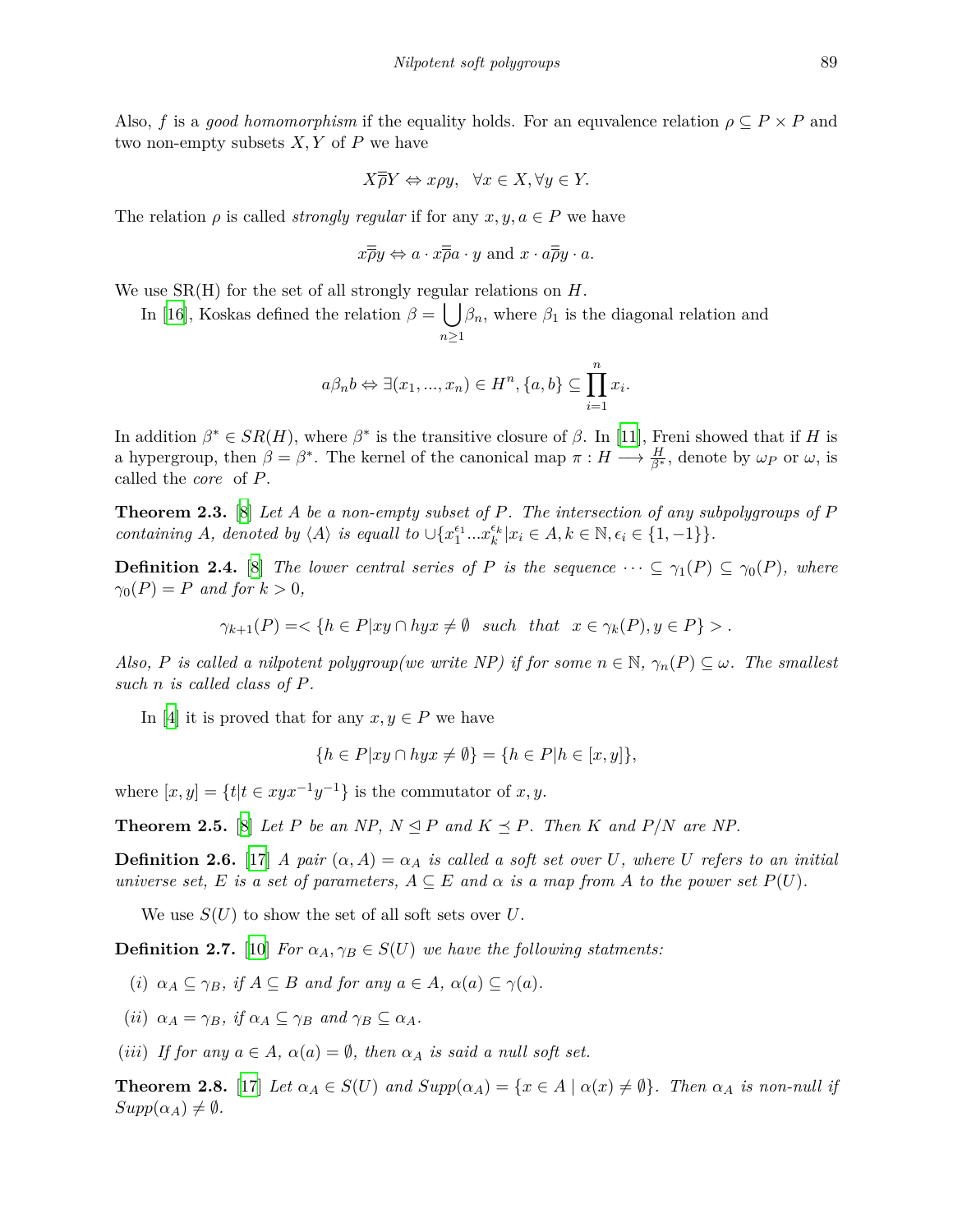<span id="page-3-2"></span>**Definition 2.9.** [[17\]](#page-9-0) Let  $\alpha_A, \gamma_B \in S(U)$ . Then for any  $x \in A \cap B$  and  $(x, y) \in A \times B$  we have

- (i) the soft intersection  $(\alpha_A \tilde{\cap} \gamma_B, (A \cap B))$  is defined by  $(\alpha_A \tilde{\cap} \gamma_B)(x) = \alpha(x) \cap \gamma(x)$ .
- (ii) the soft  $\tilde{\wedge}$ -product  $(\alpha_A \tilde{\wedge} \gamma_B, (A \times B))$  is defined by  $(\alpha_A \tilde{\wedge} \gamma_B)(x, y) = \alpha(x) \cap \gamma(y)$ .
- (iii) the soft  $\tilde{\times}$ -product  $(\alpha_A \tilde{\times} \gamma_B, A \times B)$  is defined by  $(\alpha_A \tilde{\times} \gamma_B)(x, y) = \alpha(x) \times \gamma(y)$ .

**Definition 2.10.** [[24\]](#page-10-3) *Let*  $\alpha_A$  *be a non-null soft set over P. Then*  $\alpha_A$  *is called a soft polygroup*  $over P$  *if*  $\alpha(x) \preceq P$  *for any*  $x \in Supp(\alpha_A)$ 

**Note**. From now on, assume *A* is a non-empty subset of *P* and  $\alpha_A \in SP(P)$ , where  $SP(P)$ is the set of all soft polygroups over *P*. In addition, we use  $K \preceq^n P$  when K is a nilpotent subpolygroup of *P*.

#### **3 Nilpotent soft polygroups**

In this section first we define a nilpotent soft polyroup (we write NSP). Then, some examples are added to clarify the notion. Basically, for two soft polygroups  $\alpha_A$  and  $\gamma_B$  we study the nilpotency of derived soft sets such as  $\alpha_A \cap_q \gamma_B$  and  $\alpha_A \cap_R \gamma_B$  and so on. Finally, a relation between a nilpotent polygroup and its soft polygroups is obtained.

**Definition 3.1.** *The soft polygroup*  $\alpha_A$  *is called a nilpotent soft polygroup over P, we write NSP*, *if there is*  $n \in \mathbb{N}$  *such that for any*  $a \in \text{Supp}(\alpha_A)$ ,  $\alpha(a) \prec^n P$ .

We use NSP(P) for the set of all nilpotent soft polygroups over *P*.

<span id="page-3-0"></span>**Example 3.2.** *Let*  $P = \{a, b, c, e\}$ *. Then*  $(P, \diamond)$  *is an NP (see [[8\]](#page-9-8)).* 

|                | $\boldsymbol{a}$ | b              | $\overline{c}$   | e              |
|----------------|------------------|----------------|------------------|----------------|
| $\frac{a}{b}$  | $\{e,a\}$        |                | $c \{b,c\}$      | $\overline{a}$ |
|                | $\overline{c}$   | e              | $\boldsymbol{a}$ | D              |
| $\overline{c}$ | $\{b,c\}$        | $\overline{a}$ | $\{e,a\}$        |                |
| $\epsilon$     | $\overline{a}$   | b              | $\overline{c}$   |                |

Assume  $A = P$  and define the soft set  $\alpha_A \in S(P)$  by  $\alpha(a) = \alpha(e) = P$  and  $\alpha(b) = \alpha(e) = \{a, e\}.$ *Since*  $\alpha(a), \alpha(e), \alpha(b), \alpha(c) \preceq^n P$  *we conclude that*  $\alpha \in NSP(P)$ *.* 

*In what follows we have a soft polygroup that is not an NSP.*

<span id="page-3-1"></span>**Example 3.3.** *Assume*  $P = \{a, b, c, d, f, g, e\}$  *is a polygroup with the hyperoperation* • *such that* 

| $\bullet$ |                   | $e \quad a \qquad b \qquad c$                                |                |                  |                |            |
|-----------|-------------------|--------------------------------------------------------------|----------------|------------------|----------------|------------|
| a         | $a \quad e$       | $b \qquad c$                                                 |                | $d_{-}$          | f              |            |
|           |                   | $b \mid b \mid b \mid \{e,a\} \qquad g \qquad f \qquad d$    |                |                  |                | $\epsilon$ |
|           |                   | $c \mid c \quad c \qquad f \qquad \{e,a\} \qquad g \qquad b$ |                |                  |                |            |
|           |                   | $d \mid d \mid d \mid g \qquad f \qquad \{e,a\}$             |                |                  | $\overline{c}$ |            |
|           |                   | $f \mid f \quad f \quad c$                                   | d              | $\boldsymbol{b}$ | $g \{e, a\}$   |            |
|           | $g \mid g \mid g$ | $\overline{d}$                                               | b              |                  | $c \{e,a\}$ f  |            |
|           | $e \mid e \mid a$ | $\boldsymbol{b}$                                             | $\overline{c}$ | d                | $f$ g          |            |

Assume  $A = P$  and define the soft set  $\alpha_A \in S(P)$  by  $\alpha(e) = \alpha(a) = \alpha(b) = \{e, a, b\}$  and  $\alpha(c) =$  $\alpha(d) = \alpha(f) = \alpha(g) = P$ . Then P is not an NP. Because  $\omega_P = \{e, a\}$  and  $\gamma_n(P) = \{e, a, f, g\}$  and  $so \gamma_n(P) \nsubseteq \omega_P$ *. Therefore,*  $\alpha_A \notin NSP(P)$ *.*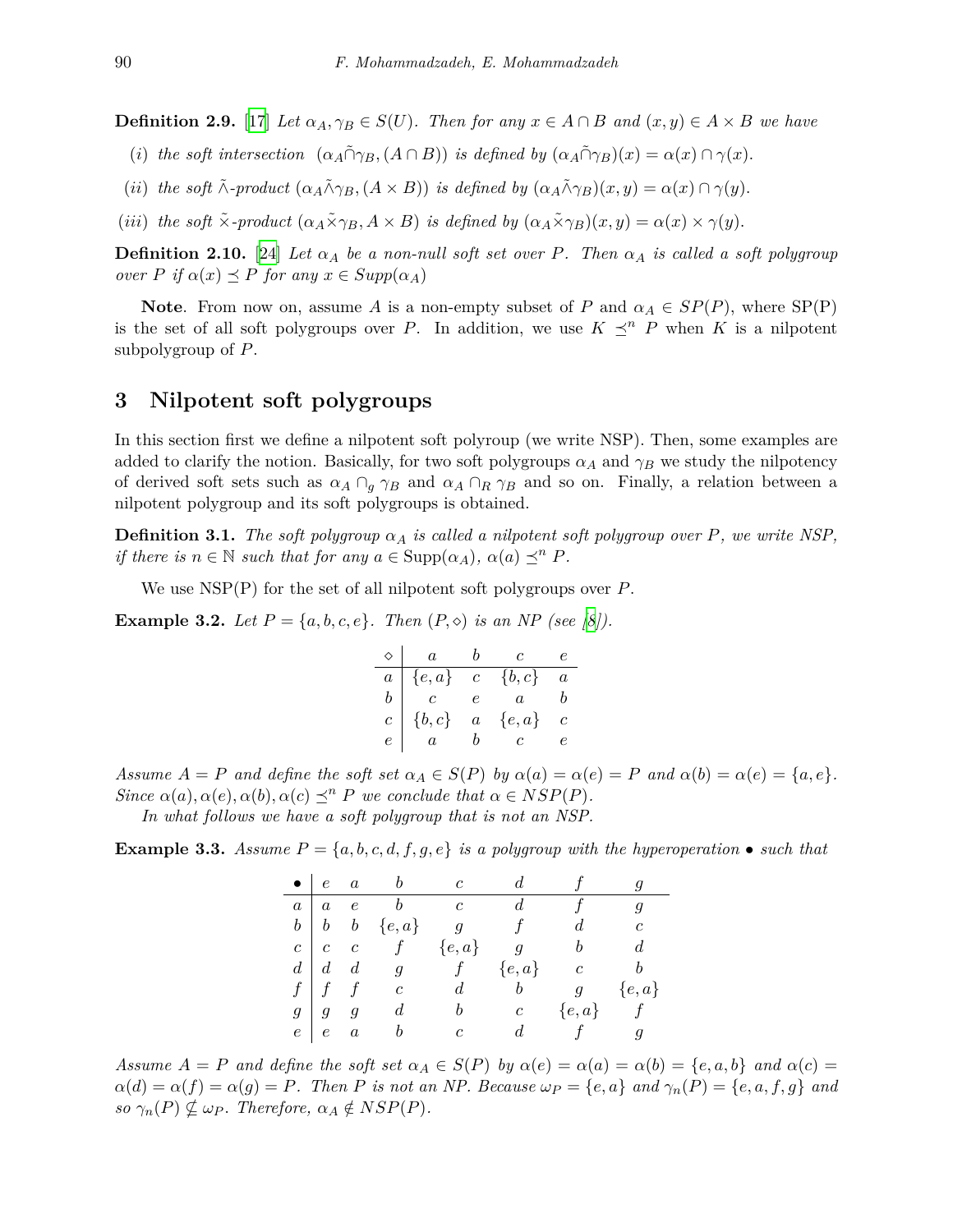**Theorem 3.4.** Assume  $\alpha_A \in NSP(P)$  and  $B \subseteq A$ . If  $(\alpha \mid B)$  is non-null, then it is an NSP.

*Proof.* For  $b \in B$  since  $B \subseteq A$ , we have  $\alpha |B| \ (b) = \alpha(b)$  and so by hypotheses  $(\alpha |B)B \in B$ *NSP*(*P*).  $\Box$ 

By the following example, we define a subset  $B \subseteq A$  such that  $\alpha_A$  is not an NSP but  $\alpha \mid_B$  is an NSP.

**Example 3.5.** *Assume A and P are as Example* [3.2,](#page-3-0) *and*  $B = \{e, a\}$ *. Define the soft set*  $\alpha_A \in S(P)$ *by*

$$
\alpha(e) = \alpha(a) = \{e, a\}, \ \alpha(b) = \alpha(c) = \{b, c\}.
$$

 $\{b,c\} \nleq P$  implies that  $\alpha_A \notin SP(P)$ . But  $\{e,a\} \preceq^n P$ . It implies that  $\alpha |_{B} \in NSP(P)$ .

**Example 3.6.** Consider P, A and  $\alpha_A$  are as Example [3.3](#page-3-1) and  $B = \{e, a, b\}$ . Since  $\alpha(c) = P$  and *P is not nilpotent we have*  $\alpha_A \notin NSP(P)$  *but every proper polygroup of order less than* 7 *is an NP* (see [\[8\]](#page-9-8)), thus  $(\alpha |B)B \in NSP(P)$ .

<span id="page-4-0"></span>**Definition 3.7.** [[24\]](#page-10-3) *For*  $\alpha_A$ ,  $\gamma_B \in SP(U)$  *and*  $x \in A \cup B$ *, (i) the soft extended intersection*  $\alpha_A \cap_q \gamma_B$  *is defined to be the soft set*  $(D, A \cup B)$ *, where* 

$$
D(x) = \begin{cases} \alpha(x) & \text{if } x \in A - B, \\ \gamma(x) & \text{if } x \in B - A, \\ \alpha(x) \cap \gamma(x) & \text{if } x \in A \cap B. \end{cases}
$$

Replacing  $\alpha(x) \cap \gamma(x)$  with  $\alpha(x) \cup \gamma(x)$  in  $D(x)$  we have the soft set  $\alpha_A \cup \gamma_B = (D, A \cup B)$ . (ii) the restricted intersection  $\alpha_A \cap_R \gamma_B$  is the soft set  $(E, C)$  where  $A \cap B \neq \phi$  and  $C = A \cap B$ *and for any*  $x \in C$ *,*  $E(x) = \alpha(x) \cap \gamma(x)$ *.* 

<span id="page-4-1"></span>**Theorem 3.8.** *Let*  $\alpha_A, \gamma_B \in NSP(P)$ *. Then* 

- (*i*)  $\alpha_A \bigcap_g \gamma_B \in NSP(P)$  *if it is non-null.*
- $(ii)$   $\alpha_A \bigcap_R \gamma_B \in NSP(P)$  *if it is non-null and*  $A \cap B \neq \emptyset$ *.*
- $(iii) \ \alpha_A \tilde{\cup} \gamma_B \in NSP(P) \ \text{if } A \cap B = \emptyset.$
- $(iv)$   $\alpha_A \tilde{\wedge} \gamma_B \in NSP(P)$ .

#### *Proof.*

- (*i*) Consider  $\alpha_A \bigcap_g \gamma_B = (D, C)$  and  $x \in \text{Supp}(D, C)$  and  $x \in A B$ . By Definition [3.7](#page-4-0), since  $\alpha_A \in NSP(P)$  we obtain  $D(x) = \alpha(x) \prec^n P$ . For the case  $x \in B - A$  by  $\gamma_B \in NSP(P)$ we have  $D(x) = \gamma(x) \prec^n P$ . Finally, for  $x \in A \cap B$  by Theorem [2.5,](#page-2-0) we have  $D(x) =$  $\alpha(x) \cap \gamma(x) \prec^n P$ . Hence  $(D, C) \in NSP(P)$ .
- (*ii*) By Definition [3.7,](#page-4-0) and the same manipulation of part (*i*), we have  $\alpha_A \cap_R \gamma_B \in NSP(P)$ .
- (*iii*) By Definition [3.7](#page-4-0) and  $A \cap B = \emptyset$ , we have

 $\text{Supp}(D, C) = \text{Supp}(\alpha_A) \cup \text{Supp}(\gamma_B) \neq \emptyset$ .

Then  $(D, C)$  is non-null. For  $x \in A - B$  we have  $D(x) = \alpha(x)$  and  $\alpha_A \in NSP(P)$  implies that  $D(x) \prec^n P$ . Also, for the case  $x \in B - A$  we have  $D(x) = \gamma(x) \prec^n P$ . Therefore,  $(D, C) \in NSP(P).$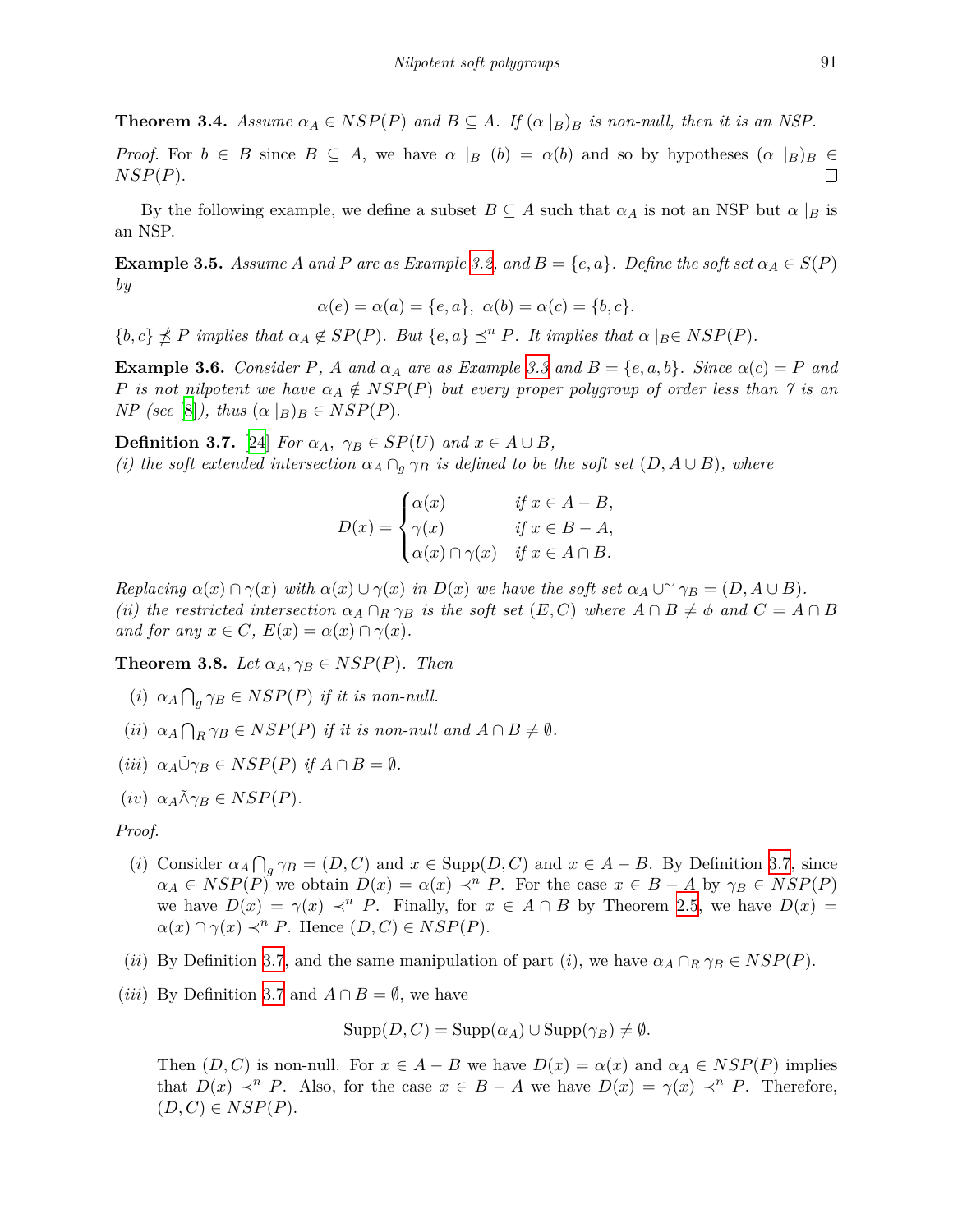(*iv*) Put  $(H, A \times B)$  be the soft set  $\alpha_A \tilde{\wedge} \gamma_B$ . By Definition [2.9](#page-3-2) and Theorem [2.8](#page-2-1), since  $\alpha_A$  and  $\gamma_B$ are non-null we have

$$
Supp(H, A \times B) = Supp(\alpha_A) \times Supp(\gamma_B) \neq \emptyset.
$$

Also, since  $\alpha_A, \gamma_B \in NSP(P)$  we conclude that for any  $(x, y) \in A \times B$ ,  $\alpha(x) \cap \gamma(y) \preceq^n P$ . Therefore,  $(H, A \times B) \in NSP(P)$ .

Assume *I* is an index set and  $(\alpha_i)_{A_i \in I} \in NSP(P)$ . Then by extending Theorem [3.8](#page-4-1), we have the following corollary.

**Corollary 3.9.** The soft set  $(\bigcap_{g})_{i\in I}(\alpha_i)_{A_i} \in NSP(P)$  if it is non-null. Also, if  $\bigcap_{i\in I}A_i \neq \emptyset$ , then  $((\bigcap_R)_{i \in I} (\alpha_i)_{A_i} \in NSP(P)$ , whenever it is non-null.

**Corollary 3.10.** Let  $(\alpha_i)_{A_{i,i\in I}} \in NSP(P)$  such that for any  $i, j \in I$ ,  $A_i \cap A_j = \emptyset$ . Then ∪˜  $\tilde{A}_{i\in B}(\alpha_i)_{A_i} \in NSP(P)$ *. Also,*  $\tilde{\bigwedge}_{i\in I}(\alpha_i)_{A_i} \in NSP(P)$ *.* 

*Proof.* The proof is clear by Theorem [3.8](#page-4-1).

In what follows we show that  $A \cap B = \emptyset$  is a vital condition in Theorem [3.8\(](#page-4-1)iii).

**Example 3.11.** *Let P and A be as Example* [3.2](#page-3-0), and  $B = \{a\}$ *. Define two soft sets*  $\alpha_A$ *,*  $\gamma_B \in SP(P)$  by  $\alpha(e) = P$ ,  $\alpha(a) = \alpha(b) = \alpha(c) = \{e, a\}$  and  $\gamma(a) = \{e, b\}$ , respectively. Then  $\gamma_B \in NSP(P)$ . But  $D(a) = \alpha(a) \cup \gamma(a) = \{b, a, e\} \nleq P$  and so  $(D, C) \notin NSP(P)$ .

<span id="page-5-1"></span>**Theorem 3.12.** [\[8\]](#page-9-8) Let  $f: P_1 \to P_2$  be a one to one and good homomorphism of polygroups  $P_1$ *and*  $P_2$ *. If*  $A \preceq^n P_1$ *, then*  $\alpha(a) \preceq^n P_2$ *.* 

<span id="page-5-0"></span>**Theorem 3.13.** Let  $f: P_1 \to P_2$  be a good homomorphism,  $\alpha_A \in SP(P_1)$ . Then the soft set  $f\alpha_A \in SP(P_2)$ *, where*  $f\alpha_A(x) = f(\alpha(x))$  *for any*  $x \in A$ *.* 

*Proof.* Let  $x \in A$  and  $y_1, y_2 \in f\alpha_A(x)$ . Then there exist  $x_1, x_2 \in \alpha_A(x)$  such that  $y_1 = f(x_1), y_2 = f(x_2)$ *f*(*x*<sub>2</sub>). Since *f* is a good homomorphism we get that  $y_1y_2 \subseteq f\alpha_A(x)$  and  $y_1^{-1} \in f\alpha_A(x)$ . This complete the proof.  $\Box$ 

**Theorem 3.14.** *Assume*  $f: P_1 \to P_2$  *is a one to one and good homomorphism.* If  $\alpha_A \in NSP(P_1)$ *, then*  $f \alpha_A \in NSP(P_2)$ *.* 

*Proof.* By Theorem [3.13](#page-5-0),  $f \alpha_A \in SP(P_2)$  and

$$
\text{Supp}(f\alpha_A) = \{x \in A \mid (f\alpha_A)(x) \neq \emptyset\}
$$
  
= 
$$
\{x \mid f(\alpha(x)) \neq \emptyset\}
$$
  
= 
$$
\{x \mid \alpha(x) \neq \emptyset\} = \text{Supp}(\alpha_A).
$$

Since  $\alpha_A \in NSP(P_1)$  we conclude that for any  $x \in \text{Supp}(\alpha_A)$ ,  $\alpha(x) \preceq^n P_1$ . It follows by Theorem [3.12](#page-5-1) and  $(f\alpha_A)(x) = f(\alpha(x))$  that for any  $x \in \text{Supp}(f\alpha_A)$ ,  $(f\alpha_A)(x) \preceq^n P_2$ . Therefore,  $f\alpha_A \in$ *NSP*(*P*2).  $\Box$ 

**Definition 3.15.** Assume  $\alpha_A, \gamma_B \in SP(P)$ . Then  $\gamma_B$  is called a nilpotent soft subpolygroup of  $\alpha_A$ , denote by  $\gamma_B \blacktriangleleft^{ns} \alpha_A$ , if  $B \subseteq A$  and for any  $x \in \text{Supp}(\gamma_B)$ ,  $\gamma(x) \preceq^n \alpha(x)$  for some  $n \in \mathbb{N}$ .

 $\Box$ 

 $\Box$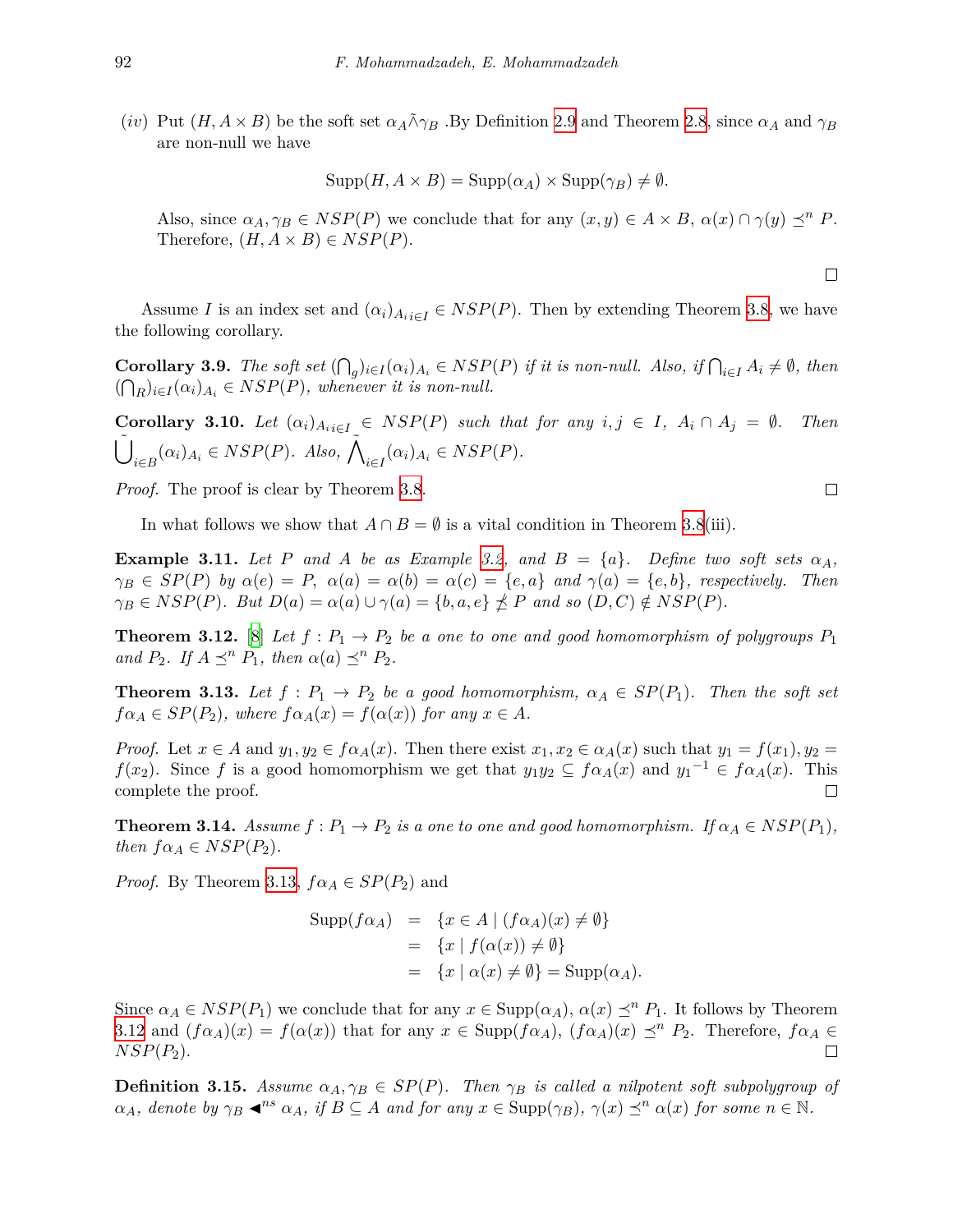**Example 3.16.** Assume A, P are as Example [3.2](#page-3-0). Define  $\alpha_A \in SP(P)$  by  $\alpha(e) = \alpha(b) = P$  and  $\alpha(c) = \alpha(a) = \{b, e\}.$  Let  $B = \{a, b, e\}$  and define  $\gamma_B \in SP(P)$  by  $\gamma(e) = \{b, e\} = \gamma(b)$  and  $\gamma(a) = \{e\}$ *. Since*  $B \subseteq A$  *and* 

$$
\gamma(e) = \gamma(b) = \{b, e\} \preceq^n P = \alpha(e) = \alpha(b), \ \ \gamma(a) = \{e\} \preceq^n \alpha(a) = \{e, b\},
$$

*we conclude that*  $\gamma_B \blacktriangleleft^{ns} \alpha_A$ *.* 

<span id="page-6-0"></span>**Theorem 3.17.** Assume  $\alpha_A, \gamma_B \in NSP(P)$ . If  $B \subseteq A$  and for any  $x \in \text{Supp}(\gamma_B)$ ,  $\gamma(x) \subseteq \alpha(x)$ , *then*  $\gamma_B \blacktriangleleft^{ns} \alpha_A$ *.* 

*Proof.* It is straight forward.

**Theorem 3.18.** *Assume*  $\alpha_A \in NSP(P)$  *and*  $(\gamma_i)_{B_i} \in I$   $\blacktriangle^{ns} \alpha_A$ *. Then* 

- $(i)$   $\bigcap_{i \in I} (\gamma_i)_{B_i} \blacktriangleleft^{ns} \alpha_A.$
- (ii) If  $\bigcap_{i\in I} B_i \neq \emptyset$ , then  $(\bigcap_R)_{i\in I} (\gamma_i)_{B_i} \triangleleft^{ns} \alpha_A$  when it is non-null.
- (iii) If for any  $i, j \in I$ ,  $B_i \cap B_j = \emptyset$ , then  $\tilde{\bigcup}_{i \in I} (\gamma_i)_{B_i} \blacktriangleleft^{ns} \alpha_A$ .
- $(iv)$   $\tilde{\bigwedge}_{i \in I} (\gamma_i)_{B_i} \triangleleft^{ns} \tilde{\bigwedge}_{i \in I} \alpha_A$ .

*Proof.* By Theorems [3.8](#page-4-1) and [3.17,](#page-6-0) we get (*ii*). Other parts are proved similarly.

**Definition 3.19.** *The soft set*  $\alpha_A$  *is called a whole soft polygroup over P if for any*  $x \in A$ *,*  $\alpha(x) = P$ *.* 

<span id="page-6-3"></span>**Theorem 3.20.** *P is an NP if and only if every soft polygroup of P is nilpotent.*

*Proof.*  $(\Rightarrow)$  By Theorem [2.5](#page-2-0), we get the result.

 $(\Leftarrow)$  Consider every soft polygroup of *P* is nilpotent. Put  $\alpha_A$  be the whole soft polygroup. Then for any  $x \in \text{Supp}(\alpha_A)$ ,  $P = \alpha(x)$  and so P is an NP.  $\Box$ 

### **4 Soft homomorphism**

In this section first we clarify the notion of soft homomorphism by an example. Also, we define two new soft sets  $(S_\alpha)_{A\cup\{c\}}$  and  $(Q_\alpha)_A$  derived from a soft polygroup  $\alpha_A$ . Then, we investigate some properties of them.

<span id="page-6-2"></span>**Definition 4.1.** [[24\]](#page-10-3) *Suppose*  $\alpha_A \in SP(P_1)$  *and*  $\gamma_B \in SP(P_2)$ *. Then* 

*(i)*  $(f, g)$  *is called a soft homomorphism between*  $\alpha_A$  *and*  $\gamma_B$  *if*  $f : P_1 \to P_2$  *is a good epimorphism,*  $g: A \to B$  *is a surjective map and for any*  $x \in A$ ,  $f(\alpha(x)) = \gamma(g(x))$ .

*(ii)* we write  $\alpha_A \sim \gamma_B$  *if there is a soft homomorphism.* 

*(iii)* we write  $\alpha_A \simeq \gamma_B$  *if*  $\alpha_A \sim \gamma_B$  such that f is a good isomorphism and g is a bijective map.

<span id="page-6-1"></span>**Theorem 4.2.** [[8](#page-9-8)] *Let*  $(G,.)$  *be a group. Then*  $(P_G, \circ, e,^{-1})$  *is a polygroup, where*  $P_G = G \cup \{a\}$ *,*  $a \notin G$  *and*  $\circ$  *is defined as follows:* 

 $(1)$   $a \circ a = e$ , *(2)*  $e \circ x = x \circ e = x$ ,  $\forall x \in P_G$ ,  $(3)$   $a \circ x = x \circ a = x$ ,  $\forall x \in P_G - \{e, a\}$ ,  $(4)$   $x \circ y = x \cdot y, \forall (x, y) \in G^2; y \neq x^{-1},$  $(5)$   $x \circ x^{-1} = x^{-1} \circ x = \{e, a\}, \forall x \in P_G - \{e, a\}.$ *In addition, P<sup>G</sup> is an NP if and only if G is a nilpotent group.*  $\Box$ 

 $\Box$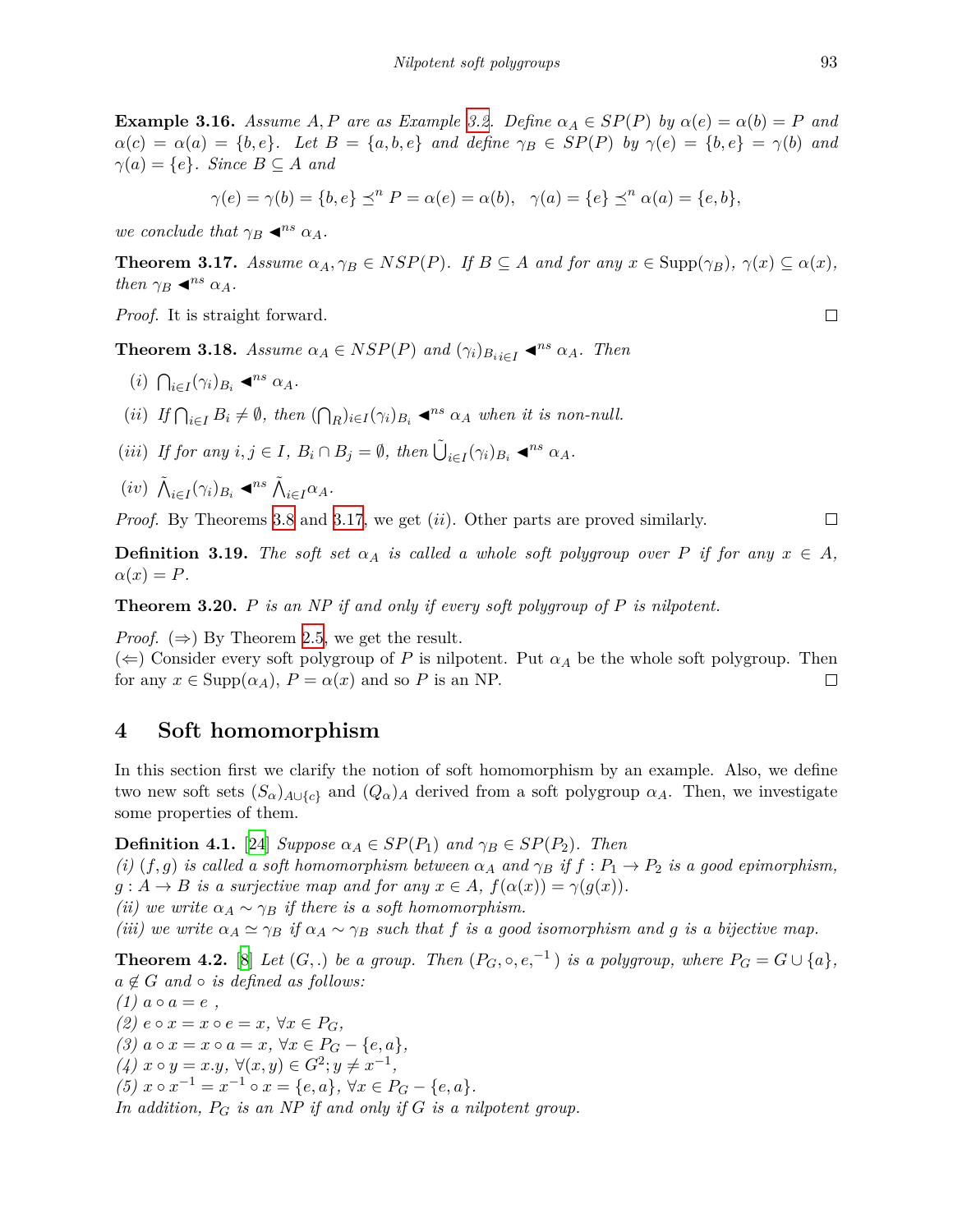**Example 4.3.** Assume G is the quaternion group  $Q_8 = \{1, -1, i, -i, j, -j, k, -k\}$ *. Since* G is *nilpotent by Theorem [4.2,](#page-6-1) we conclude that*  $(P_G, \circ, e, ^{-1})$  *is an NP.* 

**Example 4.4.** *Consider*  $P = \mathbb{Z} \cup \{a\}$ ,  $P' = (\{0\} \otimes \mathbb{Z}) \cup \{(0,r)\}$  *be two polygroups as Definition* [4.2](#page-6-1). Take  $A = 2\mathbb{Z} \cup \{a\}$ ,  $B = (\{0\} \otimes 6\mathbb{Z}) \cup \{(0,r)\}$  and define  $\delta_A \in SP(P)$  and  $\eta_B \in SP(P')$  by

$$
\delta(x) = \begin{cases} x * 18\mathbb{Z} & x \in 2\mathbb{Z} \\ \{0, a\} & x = a, \end{cases} \text{ and } \eta(0, y) = \begin{cases} \{0\} \otimes 6y\mathbb{Z} & y \in 6\mathbb{Z} \\ \{(0, r), (0, 0)\} & y = r \end{cases}
$$

*Then the functions*

$$
f: P \to P', \qquad g: A \to B
$$

$$
f(x) = \begin{cases} (0, x) & x \in \mathbb{Z} \\ (0, r) & x = a \end{cases}, \qquad g(y) = \begin{cases} (0, 3y) & y \in 2\mathbb{Z} \\ (0, r) & y = a \end{cases}
$$

*are isomorphism and bijective map, respectively. Also, for any*  $x \in A$ ,  $f(\delta(x)) = \eta(g(x))$ *. Consequently,*  $\delta_A \simeq \eta_B$ *.* 

**Definition 4.5.** Assume  $\alpha_A$  is a soft group over the group G with identity element  $e$  and  $a \notin G$ . *We define the soft set*  $(S_{\alpha})_{A \cup \{a\}} \in S(P_G)$  *by* 

$$
S_{\alpha}(x) = \begin{cases} \alpha(x) & x \in A \\ \{e, a\} & x = a. \end{cases}
$$

In what follows we extend a soft group to an NSP.

<span id="page-7-3"></span>**Theorem 4.6.** *Consider*  $\alpha_A$  *is a soft group over a nilpotent group G. Then*  $(S_{\alpha})_{A \cup \{a\}} \in NSP(P_G)$ *. Proof.* Since  $\alpha(x)$ ,  $\{e, a\} \preceq P_G$  we conclude that  $(S_\alpha)_{A \cup \{a\}} \in SP(P_G)$ . Also, by the nilpotency of

G and Theorems [4.2](#page-6-1) and [2.5](#page-2-0), we get  $\alpha(x)$ ,  $\{a, e\} \preceq^{n} P_G$ . Consequently,  $(S_{\alpha})_{A \cup \{a\}} \in NSP(P_G)$ .  $\Box$ 

<span id="page-7-1"></span>**Theorem 4.7.** *Consider*  $\alpha_A$  *and*  $\gamma_B$  *are two soft polygroups over*  $P_1$  *and*  $P_2$ *, respectively. If*  $\alpha_A \simeq \gamma_B$  *and*  $\alpha_A \in NSP(P_1)$ *, then*  $\gamma_B \in NSP(P_2)$ *.* 

*Proof.* Since  $\alpha_A \in NSP(P_1)$  we have for any  $x \in \text{Supp}(\alpha_A)$ ,  $\alpha(x) \preceq^n P_1$  and so by Theorem [3.12](#page-5-1),  $f(\alpha(x)) \leq^n P_2$ . On the other hand, for any  $y \in \text{Supp}(\gamma_B)$ , there exists  $x \in \text{Supp}(\alpha_A)$ with  $\gamma(x) = y$ . Thus,  $\alpha_A \simeq \gamma_B$  implies that  $\gamma(y) = \gamma(g(x)) = f(\alpha(x)) \preceq^n P_2$ . Therefore,  $\gamma_B \in NSP(P_2)$ .  $\Box$ 

<span id="page-7-0"></span>**Definition 4.8.** Let  $\alpha_A \in SP(P)$  and  $N \leq P$  such that for any  $x \in A$ ,  $N \subseteq \alpha(x)$ . Then the soft *set*  $Q_{\alpha}: A \rightarrow P(\frac{P}{\alpha})$  $\frac{P}{N}$ ) *defined by*  $Q_{\alpha}(x) = \frac{\alpha(x)}{N}$  *is called the quotient soft polygroup of*  $\alpha_A$ *.* 

**Example 4.9.** *Assume P and A are an Example* [3.2,](#page-3-0)  $N = \{e, a\}$  *and*  $\alpha_A$  *is the whole soft polygroup of P.* Then  $Q_{\alpha}(x) = \frac{P}{N}$  is the whole soft polygroup of  $\alpha_A$ .

<span id="page-7-2"></span>**Theorem 4.10.** *Assume*  $\alpha_A \in NSP(P)$ *. Then*  $(Q_\alpha)_A \in NSP(\frac{P}{\alpha})$  $\frac{1}{N}$ ).

*Proof.* By  $\alpha_A \in NSP(P)$ , for any  $x \in \text{Supp}(\alpha_A)$ , we have  $\alpha(x) \preceq^n P$  of class say *n*. Since

$$
\emptyset \neq \text{supp}(Q_{\alpha}) = \{x \in A \mid Q_{\alpha}(x) \neq \emptyset\} = \{x \in A \mid \frac{\alpha(x)}{N} \neq \emptyset\},\
$$

we conclude that  $F(x) \neq \emptyset$ , i.e  $x \in \text{Supp}(\alpha_A)$ . Then by Definition [4.8](#page-7-0) and Theorem 3.4, for any  $x \in Supp(Q_\alpha), Q_\alpha(x) = \frac{\alpha(x)}{N} \preceq^n \frac{P}{N}$  and so  $(Q_\alpha)_A \in NSP(\frac{P}{N})$  $\frac{1}{N}$ ).  $\Box$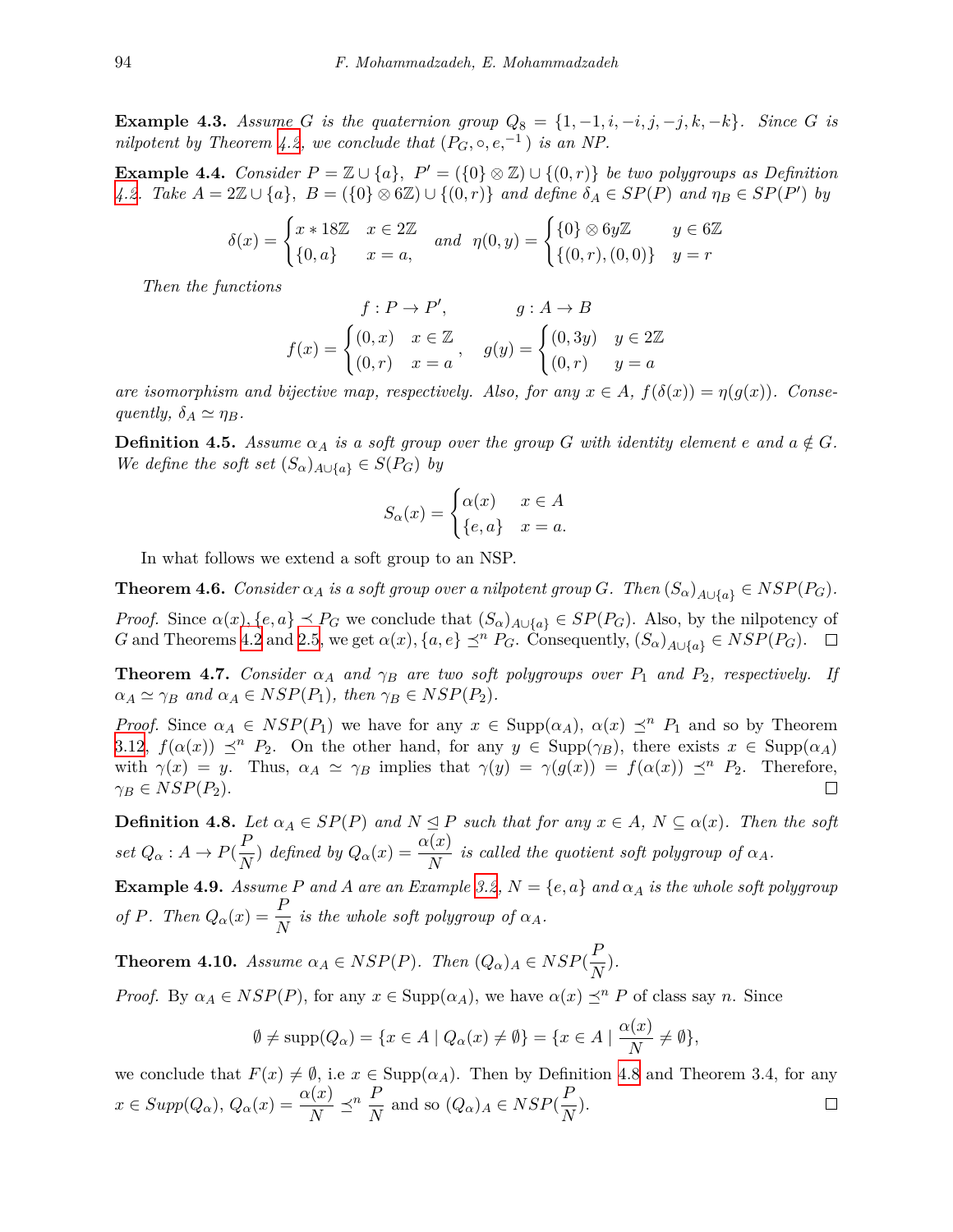<span id="page-8-0"></span>**Theorem 4.11.** [[8](#page-9-8)] Consider  $\alpha_A \in SP(P_1)$ ,  $\gamma_B \in SP(P_2)$  and  $\alpha_A \sim \gamma_B$  with a soft homomorphism  $(f,g)$ . If  $N \le P_1$ ,  $N \subseteq \alpha(x)$  for any  $x \in \text{Supp}(\alpha_A)$  and g is a bijective map, then  $(Q_\alpha)_A \simeq \gamma_B$ , *where*  $Q_{\alpha}(x) = \frac{\alpha(x)}{N}$ .

**Corollary 4.12.** Assume  $\alpha_A$  and  $\gamma_B$ , N and  $(Q_\alpha)_A$  are as Theorem [4.11.](#page-8-0) If  $\gamma_B \in NSP(P_2)$ , then  $(Q_{\alpha})_A \in NSP(\frac{P_1}{N})$  $\frac{1}{N}$ ).

*Proof.* By Theorem [4.11](#page-8-0),  $(Q_{\alpha})_A \simeq \gamma_B$ . Since  $\gamma_B \in NSP(P_2)$  by Theorems [4.7](#page-7-1) and [4.10](#page-7-2), we conclude that  $(Q_{\alpha})_A \in NSP(\frac{P_1}{N})$  $\frac{1}{N}$ ).  $\Box$ 

By the following theorem we extend a soft homomorphism of groups to polygroups.

<span id="page-8-1"></span>**Theorem 4.13.** If  $\alpha_{A_1}$ ,  $\gamma_{A_2}$  are two soft groups of  $G_1, G_2, c_i \notin G_i$  (i=1,2) and  $\alpha_{A_1} \sim \gamma_{A_2}$ , then

$$
(S_{\alpha})_{A_1 \cup \{c_1\}} \sim (S_{\gamma})_{A_2 \cup \{c_2\}}.
$$

*Proof.* The proof of Theorem [4.6,](#page-7-3) implies that  $(S_{\alpha})_{A_1 \cup \{c_1\}} \in SP(P_{G_1}), (S_{\gamma})_{A_2 \cup \{c_2\}} \in SP(P_{G_2}).$ Since  $\alpha_{A_1} \sim \gamma_{A_2}$  by Definition [4.1](#page-6-2),  $f: G_1 \to G_2$  is a homomorphism of groups,  $g: A_1 \to A_2$ is a surjective map and for any  $x \in A_1$ ,  $f(\alpha_{A_1})(x) = (\gamma_{A_2})(g(x))$ . Define  $g_1 : A_1 \cup \{c_1\} \to$  $A_2 \cup \{c_2\}$  and  $f_1 : P_{G_1} \to P_{G_2}$ , by

$$
g_1(x) = \begin{cases} \gamma(x) & x \in A_1, \\ c_2 & x = c_1, \end{cases}
$$
 and  $f_1(x) = \begin{cases} \alpha(x) & x \in G_1, \\ c_2 & x = c_1. \end{cases}$ 

Now, it is easy to see that  $f_1$  is a good epimorphism of polygroups and  $g_1$  is a surjective map. In  $\text{addition}, (f_1(S_\alpha)_{A_1 \cup \{c_1\}})(c_1) = (S_\gamma)_{A_2 \cup \{c_2\}}(g_1(c_1))$  and so for any  $x \in B_1$ ,

$$
(f_1(S_{\alpha})_{A_1 \cup \{c_1\}})(x) = (S_{\gamma})_{A_2 \cup \{c_2\}}(g_1(x)).
$$

Therefore,  $(f_1, g_1)$  is a soft homomorphism between  $(S_\alpha)_{A_1 \cup \{c_1\}}$  and  $(S_\gamma)_{A_2 \cup \{c_2\}}$ . Consequently,  $(S_{\alpha})_{A_1 \cup \{c_1\}} \sim (S_{\gamma})_{A_2 \cup \{c_2\}}.$ П

**Corollary 4.14.** *Consider*  $\alpha_{A_1}$  *and*  $\gamma_{A_2}$  *are as Theorem [4.13.](#page-8-1) If*  $G_1$  *is a nilpotent group and*  $(S_{\alpha})_{A_1} \simeq (S_{\gamma})_{A_2}, \text{ then } (S_{\gamma})_{A_2 \cup \{c_2\}} \in NSP(P_{G_2}).$ 

*Proof.* By the same manipulation of Theorem [4.13](#page-8-1), we have if  $(\alpha_{A_1}) \simeq (\gamma)_{A_2}$ , then  $(S_{\alpha})_{A_1 \cup \{c_1\}} \simeq$  $(S_{\gamma})_{A_2 \cup \{c_2\}}$ . Also, by Theorem [4.2,](#page-6-1)  $P_{G_1}$  is an NP and so Theorem [3.20](#page-6-3), implies that  $(S_{\alpha})_{A_1 \cup \{c_1\}} \in$  $NSP(P_{G_1})$ . Therefore, by Theorem [4.7,](#page-7-1) we have  $(S_{\gamma})_{A_2 \cup \{c_2\}} \in NSP(P_{G_2})$ .

 $\Box$ 

#### **5 Conclusion**

In this paper, for a polygroup *P* and a soft set  $\alpha_A$  the notion of nilpotent soft (sub)polygroups were defined. Some examples have been used to clarify the concept of nilpotent soft polygroup. In addition, a connection between nilpotentcy of soft polygroup and polygroup was obtained. Espesially, the quotient of a soft polygroup was defined and a relation between nilpotency of a soft polygroup and its quotient was obtained. Also, by the notion of soft homomorphism we extend a soft homorphic of groups to get a soft homomorphic of polygroups. Then, some new nilpotent soft polygroups were atained. This work can be used on Engel and solvabel soft polygroups, too.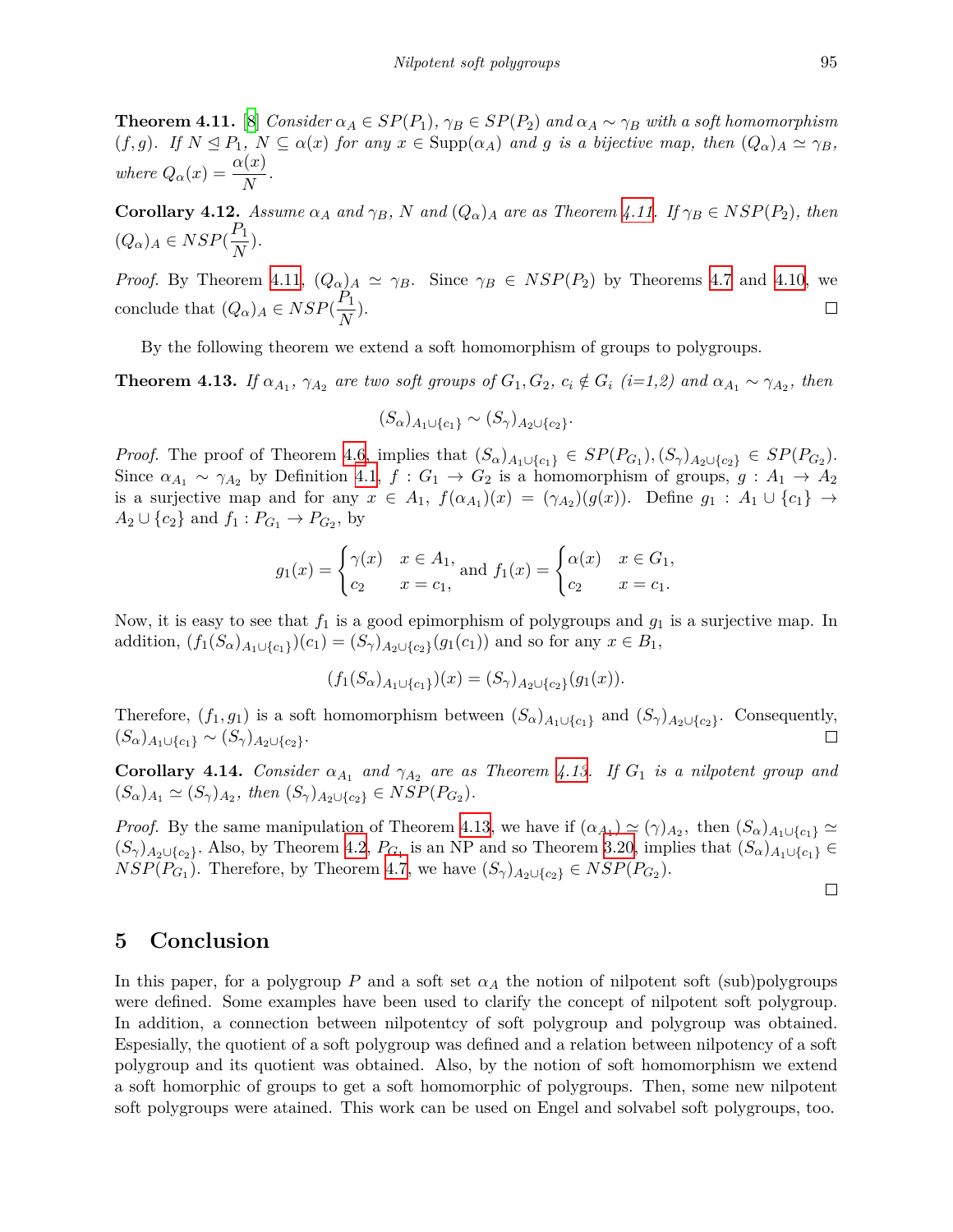### **References**

- <span id="page-9-4"></span>[1] U. Acar, F. Koyuncu, B. Tanay, *Soft sets and soft rings*, Computers and Mathematics with Applications, 59 (2010), 3458–3463.
- <span id="page-9-3"></span>[2] H. Aktacs, N. Cavgman, *Soft sets and soft groups*, Information Sciences, 177 (2007), 2726– 2735.
- [3] M.I. Ali, F. Feng, X. Liu, W.K. Min, M. Shabira, *On some new operations in soft set theory*, Computers and Mathematics with Applications, 57(9) (2009), 1547–1553.
- <span id="page-9-11"></span>[4] R. Ameri, E. Mohammadzadeh, *Engel groups derived from hypergroups*, European Journal of Cambinatorics, 44 (2015), 191–197.
- <span id="page-9-7"></span>[5] R.A. Borzooei, E. Mohammadzadeh, V. Foteata, *On engel fuzzy subpolygroups*, New Mathematics and Natural Computation, 139(2) (2017), 195–206.
- <span id="page-9-6"></span>[6] P. Corsini, *Prolegomena of hypergroup theory*, Aviani Editore, Tricesimo, 1993.
- [7] P. Corsini, V. Leoreanu, *Applications of hyperstructure theory*, Kluwer Academic Publishers, Dordrecht, 2003.
- <span id="page-9-8"></span>[8] B. Davvaz, *Polygroup theory and related systems*, World Scientific, 2013.
- [9] F. Feng, Y.B. Jun, X. Zhao, *Soft semirings*, Computers and Mathematics with Applications, 56(10) (2008), 2621–2628.
- <span id="page-9-2"></span>[10] F. Feng, X. Liu, V. Leoreanu-Fotea, Y.B. Jun, *Soft sets and soft rough sets*, Information Sciences, 181 (2011), 1125–1137.
- <span id="page-9-10"></span>[11] D. Freni, *Une note sur le cuur dun hypergroup et sur la cloture transitive β <sup>∗</sup> de β (A note on the core of a hypergroup and the transitivitive closure*  $\beta^*$  *of*  $\beta$ ), Rivista di Matematica della Università di Parma, 8 (1991), 153–156 (in French).
- [12] D. Freni, *A new charactrization of the derived hypergroup via strongly regular equivalences*, Communications in Algebra, 30(8) (2002), 3977–3989.
- <span id="page-9-5"></span>[13] M. Hassanzadeh, A. Pormirzaei, S. Kayvanfar, *On the nilpotency of pair of groups*, Southeast Asian Bulletin of Mathematics, 37 (2013), 67–77.
- [14] T.W. Hungerford, *Graduate tex in mathematics*, Springer-Verlag New York, Heidelbery Berlin, 1980.
- <span id="page-9-1"></span>[15] M. Irfan Ali, F. Feng, X. Liu, W.K. Min, M. Shabir, *On some new operations in soft set theory*, Computers and Mathematics with Applications, 57 (2009), 1547–1553.
- <span id="page-9-9"></span>[16] M. Koskas, *Groupoides, demi-hypergroups ehypergroupes*, Journal de Mathe'matiques Pures et Applique'es, 49 (1970), 155–192.
- <span id="page-9-0"></span>[17] P.K. Maji, R. Biswas, A.R. Roy, *Soft set theory*, Computers and Mathematics with Applications, 45 (2003), 555–562.
- [18] [10] P. Majumdar, S.K. Samanta, *On soft mappings*, Computers and Mathematics with Applications, 60 (2010), 2666–2672.